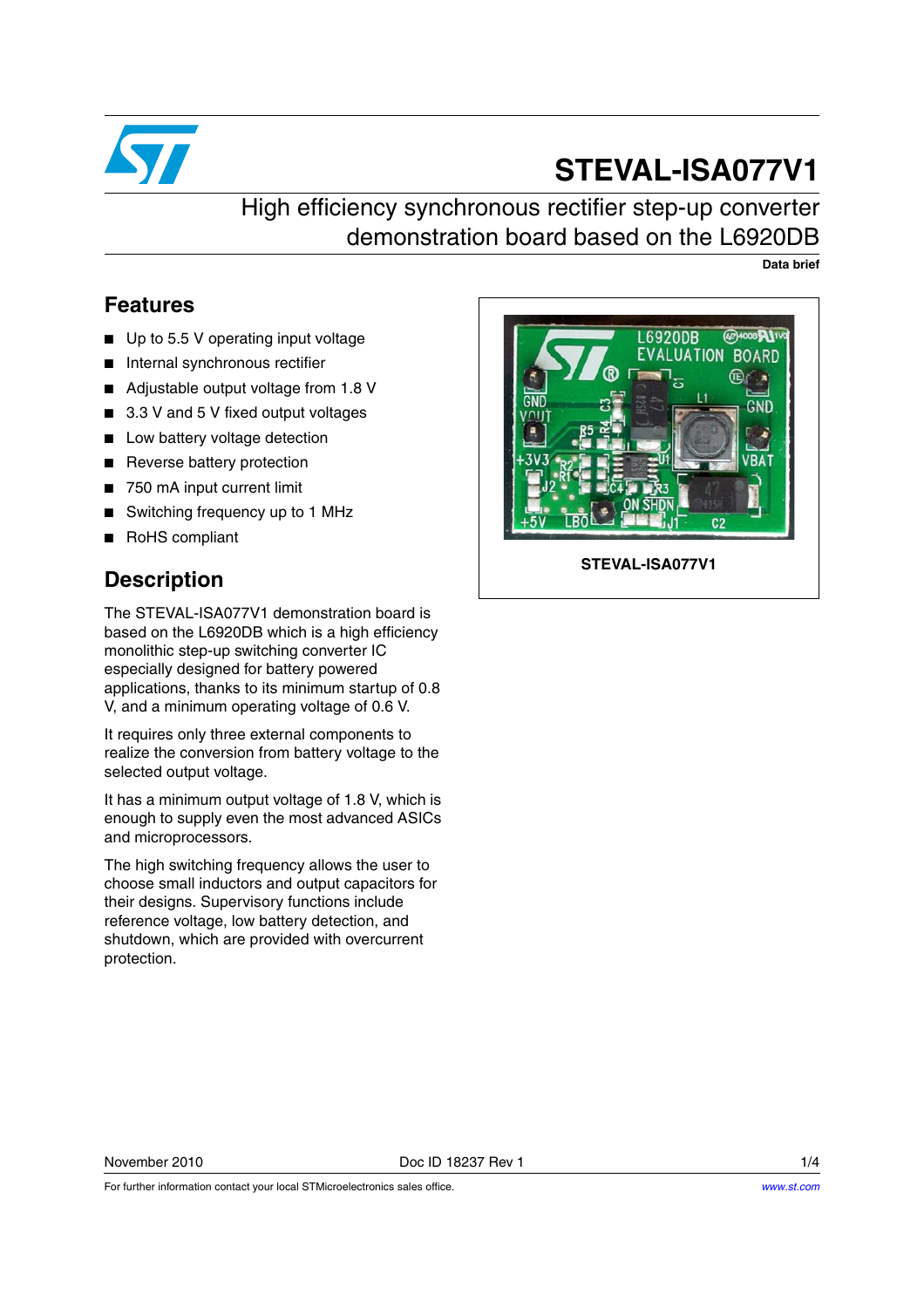#### **Circuit schematic**  $\mathbf{1}$





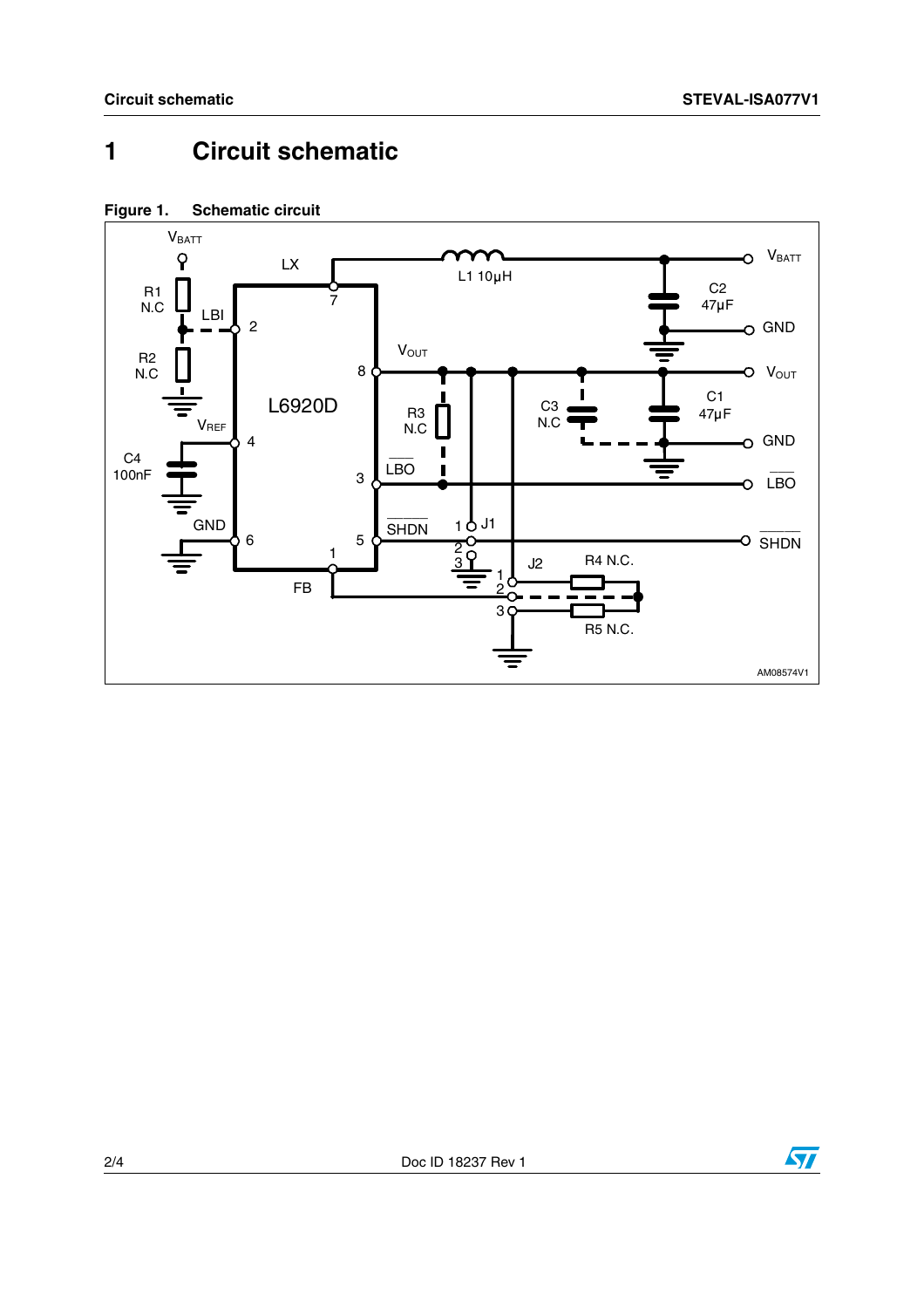## **2 Revision history**

**Table 1. Document revision history**

| <b>Date</b> | <b>Revision</b> | <b>Changes</b>   |
|-------------|-----------------|------------------|
| 17-Nov-2010 |                 | Initial release. |